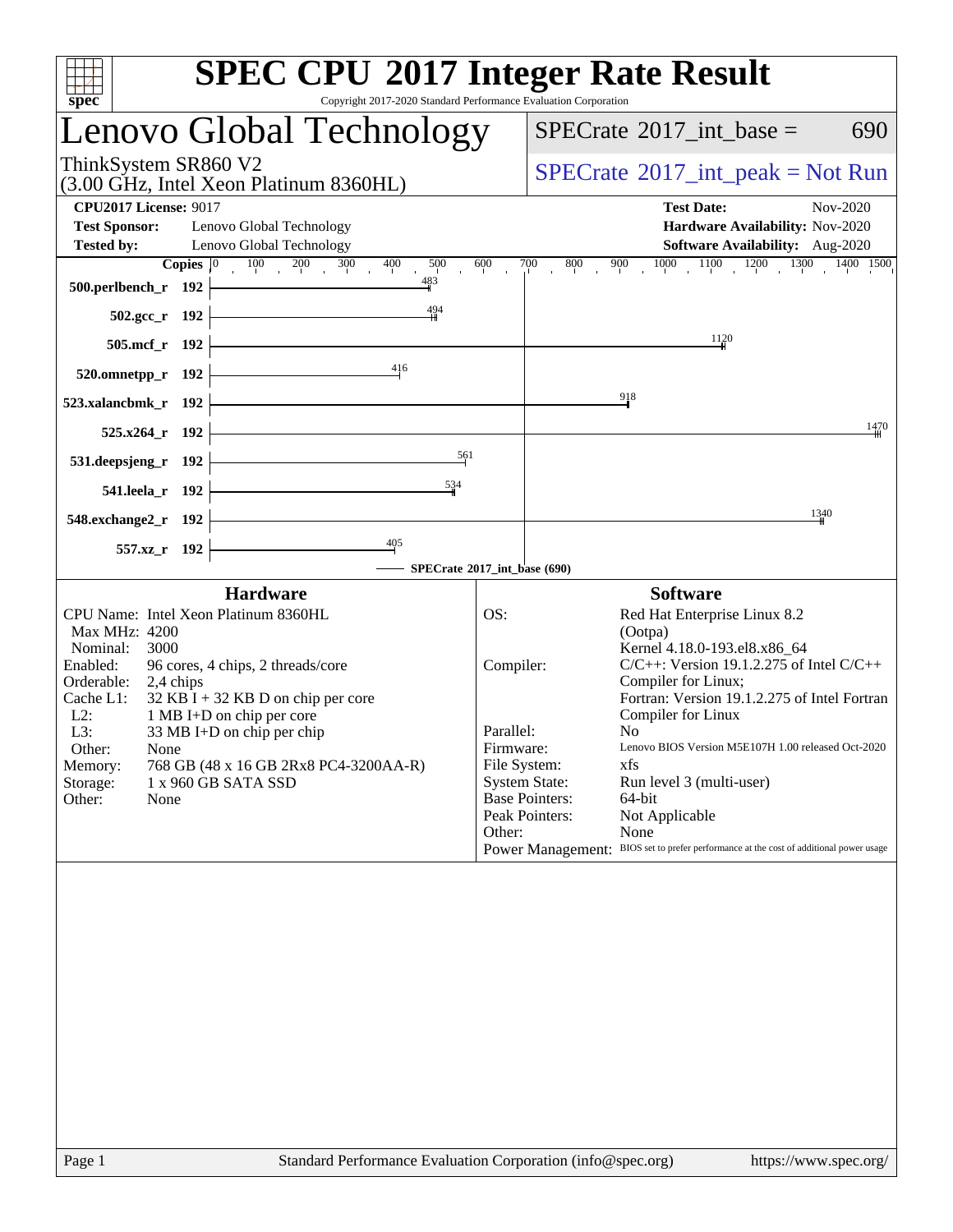

#### **[SPEC CPU](http://www.spec.org/auto/cpu2017/Docs/result-fields.html#SPECCPU2017IntegerRateResult)[2017 Integer Rate Result](http://www.spec.org/auto/cpu2017/Docs/result-fields.html#SPECCPU2017IntegerRateResult)** Copyright 2017-2020 Standard Performance Evaluation Corporation

## Lenovo Global Technology

 $SPECTate@2017$  int base = 690

### (3.00 GHz, Intel Xeon Platinum 8360HL)

ThinkSystem SR860 V2<br>  $\begin{array}{c} \text{SPECrate} \textcirc 2017\_int\_peak = Not Run \end{array}$  $\begin{array}{c} \text{SPECrate} \textcirc 2017\_int\_peak = Not Run \end{array}$  $\begin{array}{c} \text{SPECrate} \textcirc 2017\_int\_peak = Not Run \end{array}$ 

**[Test Sponsor:](http://www.spec.org/auto/cpu2017/Docs/result-fields.html#TestSponsor)** Lenovo Global Technology **[Hardware Availability:](http://www.spec.org/auto/cpu2017/Docs/result-fields.html#HardwareAvailability)** Nov-2020

**[CPU2017 License:](http://www.spec.org/auto/cpu2017/Docs/result-fields.html#CPU2017License)** 9017 **[Test Date:](http://www.spec.org/auto/cpu2017/Docs/result-fields.html#TestDate)** Nov-2020 **[Tested by:](http://www.spec.org/auto/cpu2017/Docs/result-fields.html#Testedby)** Lenovo Global Technology **[Software Availability:](http://www.spec.org/auto/cpu2017/Docs/result-fields.html#SoftwareAvailability)** Aug-2020

### **[Results Table](http://www.spec.org/auto/cpu2017/Docs/result-fields.html#ResultsTable)**

|                                                       | <b>Base</b>   |                |              |                | <b>Peak</b> |                |             |               |                |              |                |              |                |              |
|-------------------------------------------------------|---------------|----------------|--------------|----------------|-------------|----------------|-------------|---------------|----------------|--------------|----------------|--------------|----------------|--------------|
| <b>Benchmark</b>                                      | <b>Copies</b> | <b>Seconds</b> | <b>Ratio</b> | <b>Seconds</b> | Ratio       | <b>Seconds</b> | Ratio       | <b>Copies</b> | <b>Seconds</b> | <b>Ratio</b> | <b>Seconds</b> | <b>Ratio</b> | <b>Seconds</b> | <b>Ratio</b> |
| $500.$ perlbench_r                                    | 192           | 633            | 483          | 633            | 483         | 637            | 480         |               |                |              |                |              |                |              |
| $502.\text{sec}$                                      | 192           | 550            | 494          | 547            | 497         | 559            | 486         |               |                |              |                |              |                |              |
| $505$ .mcf r                                          | 192           | 274            | 1130         | 276            | 1120        | 276            | <b>1120</b> |               |                |              |                |              |                |              |
| 520.omnetpp_r                                         | 192           | 606            | 416          | 605            | 416         | 604            | 417         |               |                |              |                |              |                |              |
| 523.xalancbmk r                                       | 192           | 221            | 917          | 220            | 920         | 221            | 918         |               |                |              |                |              |                |              |
| 525.x264 r                                            | 192           | 228            | 1470         | 230            | 1460        | 229            | 1470        |               |                |              |                |              |                |              |
| 531.deepsjeng_r                                       | 192           | 392            | 561          | 393            | 560         | 392            | 561         |               |                |              |                |              |                |              |
| 541.leela r                                           | 192           | 595            | 534          | 598            | 531         | 591            | 538         |               |                |              |                |              |                |              |
| 548.exchange2_r                                       | 192           | 373            | 1350         | 374            | 1340        | 375            | 1340        |               |                |              |                |              |                |              |
| 557.xz                                                | 192           | 511            | 406          | 512            | 405         | 512            | 405         |               |                |              |                |              |                |              |
| $SPECrate^{\circ}2017$ int base =<br>690              |               |                |              |                |             |                |             |               |                |              |                |              |                |              |
| $SPECrate^{\circ}2017\_int\_peak =$<br><b>Not Run</b> |               |                |              |                |             |                |             |               |                |              |                |              |                |              |

Results appear in the [order in which they were run](http://www.spec.org/auto/cpu2017/Docs/result-fields.html#RunOrder). Bold underlined text [indicates a median measurement](http://www.spec.org/auto/cpu2017/Docs/result-fields.html#Median).

### **[Submit Notes](http://www.spec.org/auto/cpu2017/Docs/result-fields.html#SubmitNotes)**

 The numactl mechanism was used to bind copies to processors. The config file option 'submit' was used to generate numactl commands to bind each copy to a specific processor. For details, please see the config file.

### **[Operating System Notes](http://www.spec.org/auto/cpu2017/Docs/result-fields.html#OperatingSystemNotes)**

Stack size set to unlimited using "ulimit -s unlimited"

### **[Environment Variables Notes](http://www.spec.org/auto/cpu2017/Docs/result-fields.html#EnvironmentVariablesNotes)**

```
Environment variables set by runcpu before the start of the run:
LD_LIBRARY_PATH =
      "/home/cpu2017-1.1.0-ic19.1u2/lib/intel64:/home/cpu2017-1.1.0-ic19.1u2/l
      ib/ia32:/home/cpu2017-1.1.0-ic19.1u2/je5.0.1-32"
MALLOC_CONF = "retain:true"
```
#### **[General Notes](http://www.spec.org/auto/cpu2017/Docs/result-fields.html#GeneralNotes)**

 Binaries compiled on a system with 1x Intel Core i9-7980XE CPU + 64GB RAM memory using Redhat Enterprise Linux 8.0 Transparent Huge Pages enabled by default Prior to runcpu invocation Filesystem page cache synced and cleared with: sync; echo 3> /proc/sys/vm/drop\_caches

**(Continued on next page)**

| Page 2 | Standard Performance Evaluation Corporation (info@spec.org) | https://www.spec.org/ |
|--------|-------------------------------------------------------------|-----------------------|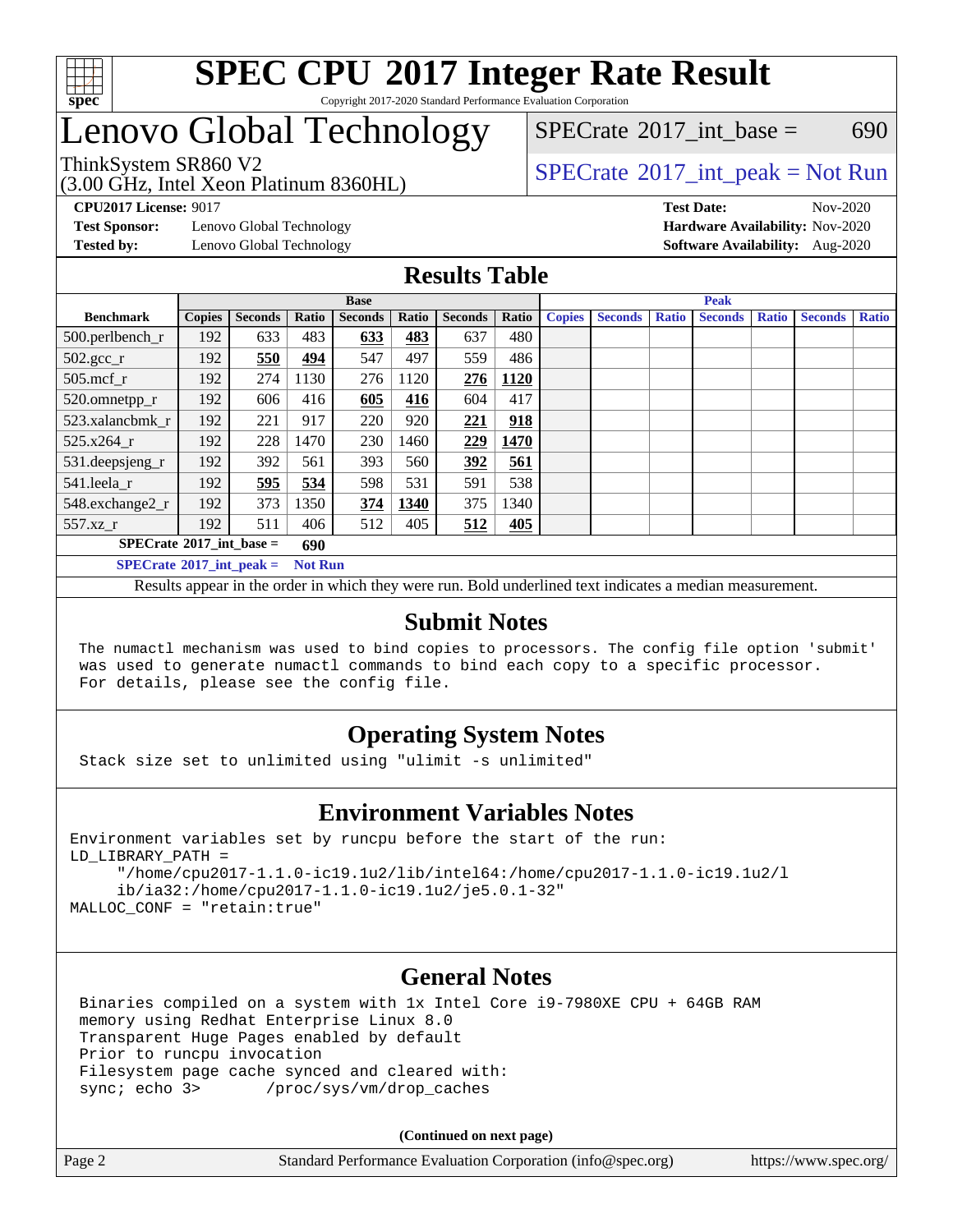

Copyright 2017-2020 Standard Performance Evaluation Corporation

## Lenovo Global Technology

[SPECrate](http://www.spec.org/auto/cpu2017/Docs/result-fields.html#SPECrate2017intbase)<sup>®</sup>2017 int base = 690

(3.00 GHz, Intel Xeon Platinum 8360HL)

ThinkSystem SR860 V2<br>  $\begin{array}{c} \text{SPECrate} \textcirc 2017\_int\_peak = Not Run \end{array}$  $\begin{array}{c} \text{SPECrate} \textcirc 2017\_int\_peak = Not Run \end{array}$  $\begin{array}{c} \text{SPECrate} \textcirc 2017\_int\_peak = Not Run \end{array}$ 

**[Test Sponsor:](http://www.spec.org/auto/cpu2017/Docs/result-fields.html#TestSponsor)** Lenovo Global Technology **[Hardware Availability:](http://www.spec.org/auto/cpu2017/Docs/result-fields.html#HardwareAvailability)** Nov-2020 **[Tested by:](http://www.spec.org/auto/cpu2017/Docs/result-fields.html#Testedby)** Lenovo Global Technology **[Software Availability:](http://www.spec.org/auto/cpu2017/Docs/result-fields.html#SoftwareAvailability)** Aug-2020

**[CPU2017 License:](http://www.spec.org/auto/cpu2017/Docs/result-fields.html#CPU2017License)** 9017 **[Test Date:](http://www.spec.org/auto/cpu2017/Docs/result-fields.html#TestDate)** Nov-2020

#### **[General Notes \(Continued\)](http://www.spec.org/auto/cpu2017/Docs/result-fields.html#GeneralNotes)**

 runcpu command invoked through numactl i.e.: numactl --interleave=all runcpu <etc> NA: The test sponsor attests, as of date of publication, that CVE-2017-5754 (Meltdown) is mitigated in the system as tested and documented. Yes: The test sponsor attests, as of date of publication, that CVE-2017-5753 (Spectre variant 1) is mitigated in the system as tested and documented. Yes: The test sponsor attests, as of date of publication, that CVE-2017-5715 (Spectre variant 2) is mitigated in the system as tested and documented. **[Platform Notes](http://www.spec.org/auto/cpu2017/Docs/result-fields.html#PlatformNotes)** BIOS configuration: Choose Operating Mode set to Maximum Performance and then set it to Custom Mode MONITOR/MWAIT set to Enabled DCU Streamer Prefetcher set to Disabled SNC set to Enabled LLC dead line alloc set to Disable Sysinfo program /home/cpu2017-1.1.0-ic19.1u2/bin/sysinfo Rev: r6365 of 2019-08-21 295195f888a3d7edb1e6e46a485a0011 running on localhost.localdomain Fri Nov 20 01:38:21 2020 SUT (System Under Test) info as seen by some common utilities. For more information on this section, see <https://www.spec.org/cpu2017/Docs/config.html#sysinfo> From /proc/cpuinfo model name : Intel(R) Xeon(R) Platinum 8360HL CPU @ 3.00GHz 4 "physical id"s (chips) 192 "processors" cores, siblings (Caution: counting these is hw and system dependent. The following excerpts from /proc/cpuinfo might not be reliable. Use with caution.) cpu cores : 24 siblings : 48 physical 0: cores 0 1 2 3 4 5 8 9 10 11 12 13 16 17 18 19 20 21 24 25 26 27 28 29 physical 1: cores 0 1 2 3 4 5 8 9 10 11 12 13 16 17 18 19 20 21 24 25 26 27 28 29 physical 2: cores 0 1 2 3 4 5 8 9 10 11 12 13 16 17 18 19 20 21 24 25 26 27 28 29 physical 3: cores 0 1 2 3 4 5 8 9 10 11 12 13 16 17 18 19 20 21 24 25 26 27 28 29 From lscpu: Architecture: x86\_64 CPU op-mode(s): 32-bit, 64-bit Byte Order: Little Endian CPU(s): 192 On-line CPU(s) list: 0-191 Thread(s) per core: 2 **(Continued on next page)**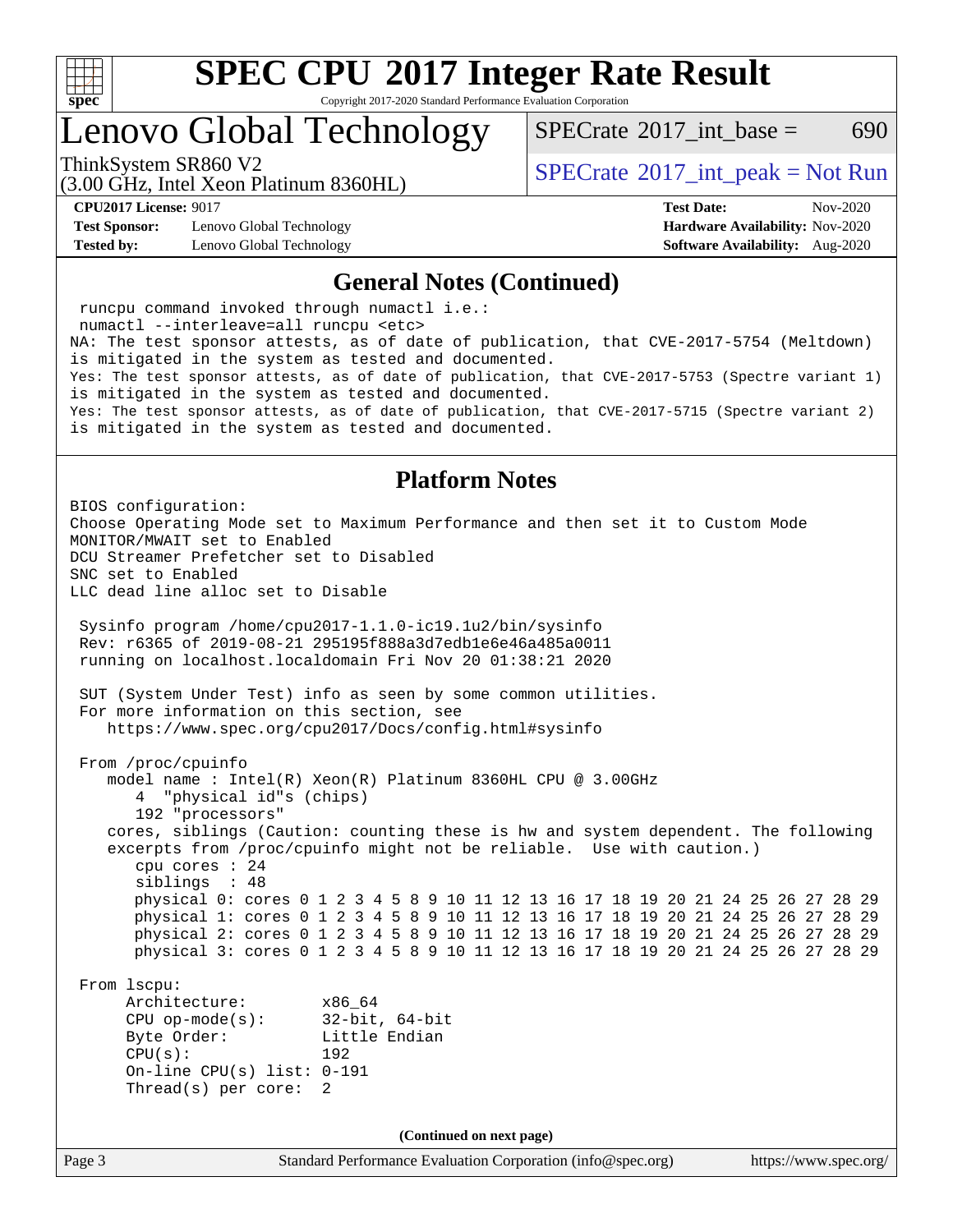

Copyright 2017-2020 Standard Performance Evaluation Corporation

## Lenovo Global Technology

ThinkSystem SR860 V2<br>  $(3.00 \text{ GHz. Intel Yoon Plutium } 8360 \text{ H})$  [SPECrate](http://www.spec.org/auto/cpu2017/Docs/result-fields.html#SPECrate2017intpeak)®[2017\\_int\\_peak = N](http://www.spec.org/auto/cpu2017/Docs/result-fields.html#SPECrate2017intpeak)ot Run  $SPECTate$ <sup>®</sup>[2017\\_int\\_base =](http://www.spec.org/auto/cpu2017/Docs/result-fields.html#SPECrate2017intbase) 690

(3.00 GHz, Intel Xeon Platinum 8360HL)

**[Test Sponsor:](http://www.spec.org/auto/cpu2017/Docs/result-fields.html#TestSponsor)** Lenovo Global Technology **[Hardware Availability:](http://www.spec.org/auto/cpu2017/Docs/result-fields.html#HardwareAvailability)** Nov-2020 **[Tested by:](http://www.spec.org/auto/cpu2017/Docs/result-fields.html#Testedby)** Lenovo Global Technology **[Software Availability:](http://www.spec.org/auto/cpu2017/Docs/result-fields.html#SoftwareAvailability)** Aug-2020

**[CPU2017 License:](http://www.spec.org/auto/cpu2017/Docs/result-fields.html#CPU2017License)** 9017 **[Test Date:](http://www.spec.org/auto/cpu2017/Docs/result-fields.html#TestDate)** Nov-2020

#### **[Platform Notes \(Continued\)](http://www.spec.org/auto/cpu2017/Docs/result-fields.html#PlatformNotes)**

| Core(s) per socket:         | 24                                                                                      |
|-----------------------------|-----------------------------------------------------------------------------------------|
| Socket(s):                  | 4                                                                                       |
| NUMA $node(s)$ :            | 8                                                                                       |
| Vendor ID:                  | GenuineIntel                                                                            |
| CPU family:                 | 6                                                                                       |
| Model:                      | 85                                                                                      |
| Model name:                 | Intel(R) Xeon(R) Platinum 8360HL CPU @ 3.00GHz                                          |
| Stepping:                   | 11                                                                                      |
| CPU MHz:                    | 3614.314                                                                                |
| CPU max MHz:                | 4200.0000                                                                               |
| CPU min MHz:                | 1200.0000                                                                               |
| BogoMIPS:                   | 6000.00                                                                                 |
| Virtualization:             | $VT - x$                                                                                |
| L1d cache:                  | 32K                                                                                     |
| Lli cache:                  | 32K                                                                                     |
| $L2$ cache:                 | 1024K                                                                                   |
| L3 cache:                   | 33792K                                                                                  |
| NUMA node0 CPU(s):          | $0-2, 6-8, 12-14, 18-20, 96-98, 102-104, 108-110, 114-116$                              |
| NUMA $node1$ $CPU(s):$      | 3-5, 9-11, 15-17, 21-23, 99-101, 105-107, 111-113, 117-119                              |
| NUMA node2 CPU(s):          | 24-26, 30-32, 36-38, 42-44, 120-122, 126-128, 132-134, 138-140                          |
| NUMA node3 CPU(s):          | 27-29, 33-35, 39-41, 45-47, 123-125, 129-131, 135-137, 141-143                          |
| NUMA node4 CPU(s):          | 48-50, 54-56, 60-62, 66-68, 144-146, 150-152, 156-158, 162-164                          |
| NUMA $node5$ $CPU(s):$      | 51-53, 57-59, 63-65, 69-71, 147-149, 153-155, 159-161, 165-167                          |
| NUMA node6 CPU(s):          | 72-74, 78-80, 84-86, 90-92, 168-170, 174-176, 180-182, 186-188                          |
| NUMA node7 CPU(s):          | 75-77, 81-83, 87-89, 93-95, 171-173, 177-179, 183-185, 189-191                          |
| Flags:                      | fpu vme de pse tsc msr pae mce cx8 apic sep mtrr pge mca cmov                           |
|                             | pat pse36 clflush dts acpi mmx fxsr sse sse2 ss ht tm pbe syscall nx pdpelgb rdtscp     |
|                             | lm constant_tsc art arch_perfmon pebs bts rep_good nopl xtopology nonstop_tsc cpuid     |
|                             | aperfmperf pni pclmulqdq dtes64 monitor ds_cpl vmx smx est tm2 ssse3 sdbg fma cx16      |
|                             | xtpr pdcm pcid dca sse4_1 sse4_2 x2apic movbe popcnt tsc_deadline_timer aes xsave       |
|                             | avx f16c rdrand lahf_lm abm 3dnowprefetch cpuid_fault epb cat_13 cdp_13                 |
|                             | invpcid_single intel_ppin ssbd mba ibrs ibpb stibp ibrs_enhanced tpr_shadow vnmi        |
|                             | flexpriority ept vpid fsgsbase tsc_adjust bmil hle avx2 smep bmi2 erms invpcid rtm      |
|                             | cqm mpx rdt_a avx512f avx512dq rdseed adx smap clflushopt clwb intel_pt avx512cd        |
|                             | avx512bw avx512vl xsaveopt xsavec xgetbvl xsaves cqm_llc cqm_occup_llc cqm_mbm_total    |
|                             | cqm_mbm_local avx512_bf16 dtherm ida arat pln pts pku ospke avx512_vnni md_clear        |
| flush_l1d arch_capabilities |                                                                                         |
|                             |                                                                                         |
| /proc/cpuinfo cache data    |                                                                                         |
| cache size $: 33792$ KB     |                                                                                         |
|                             | From numactl --hardware WARNING: a numactl 'node' might or might not correspond to a    |
| physical chip.              |                                                                                         |
| available: 8 nodes (0-7)    |                                                                                         |
|                             | node 0 cpus: 0 1 2 6 7 8 12 13 14 18 19 20 96 97 98 102 103 104 108 109 110 114 115 116 |
| node 0 size: 96352 MB       |                                                                                         |
| node 0 free: 95998 MB       |                                                                                         |
|                             |                                                                                         |
|                             | (Continued on next page)                                                                |
|                             |                                                                                         |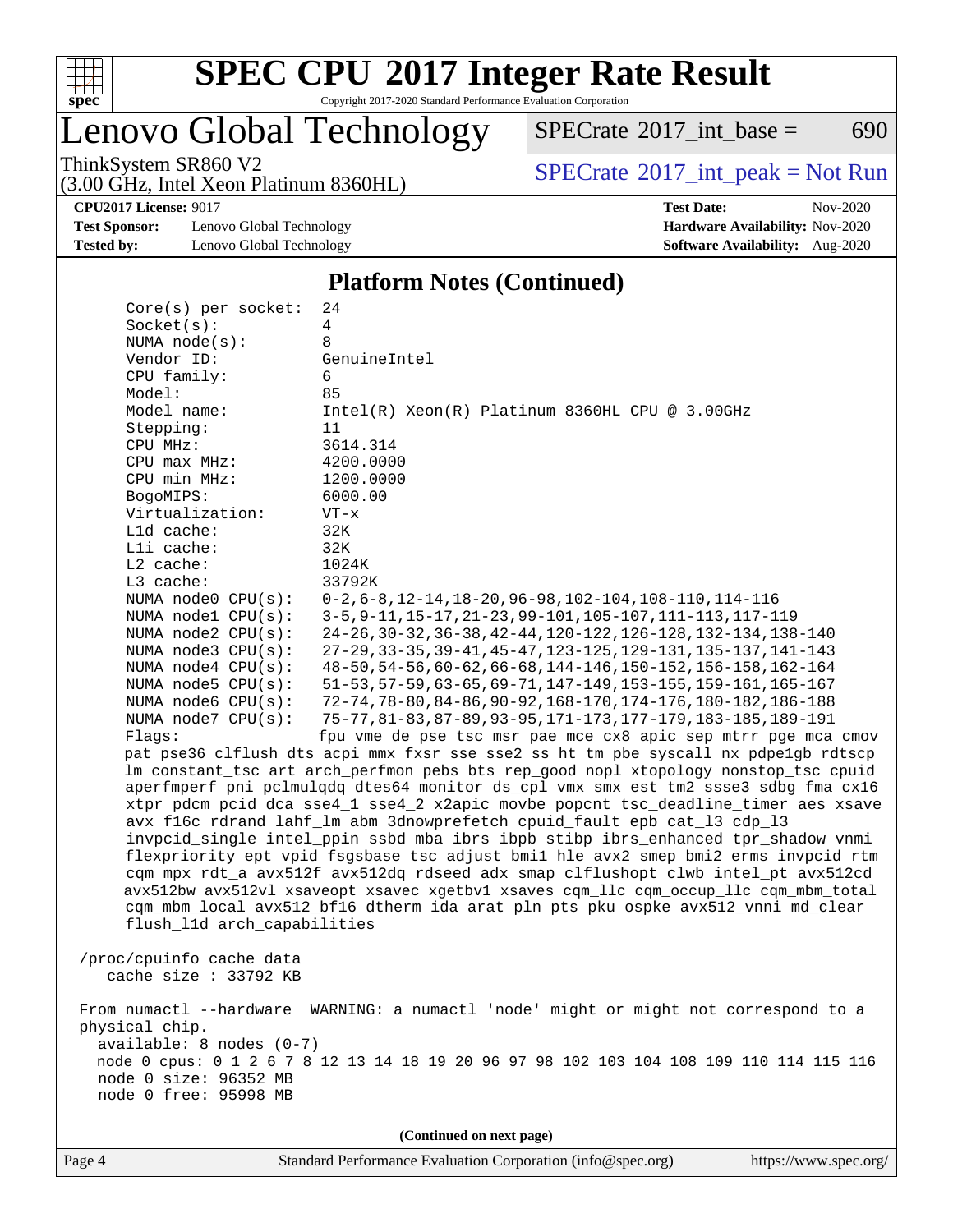

Copyright 2017-2020 Standard Performance Evaluation Corporation

### Lenovo Global Technology

[SPECrate](http://www.spec.org/auto/cpu2017/Docs/result-fields.html#SPECrate2017intbase)<sup>®</sup>2017 int base = 690

(3.00 GHz, Intel Xeon Platinum 8360HL)

ThinkSystem SR860 V2<br>  $\begin{array}{c} \text{SPECrate} \textcirc 2017\_int\_peak = Not Run \end{array}$  $\begin{array}{c} \text{SPECrate} \textcirc 2017\_int\_peak = Not Run \end{array}$  $\begin{array}{c} \text{SPECrate} \textcirc 2017\_int\_peak = Not Run \end{array}$ 

**[Test Sponsor:](http://www.spec.org/auto/cpu2017/Docs/result-fields.html#TestSponsor)** Lenovo Global Technology **[Hardware Availability:](http://www.spec.org/auto/cpu2017/Docs/result-fields.html#HardwareAvailability)** Nov-2020 **[Tested by:](http://www.spec.org/auto/cpu2017/Docs/result-fields.html#Testedby)** Lenovo Global Technology **[Software Availability:](http://www.spec.org/auto/cpu2017/Docs/result-fields.html#SoftwareAvailability)** Aug-2020

**[CPU2017 License:](http://www.spec.org/auto/cpu2017/Docs/result-fields.html#CPU2017License)** 9017 **[Test Date:](http://www.spec.org/auto/cpu2017/Docs/result-fields.html#TestDate)** Nov-2020

### **[Platform Notes \(Continued\)](http://www.spec.org/auto/cpu2017/Docs/result-fields.html#PlatformNotes)**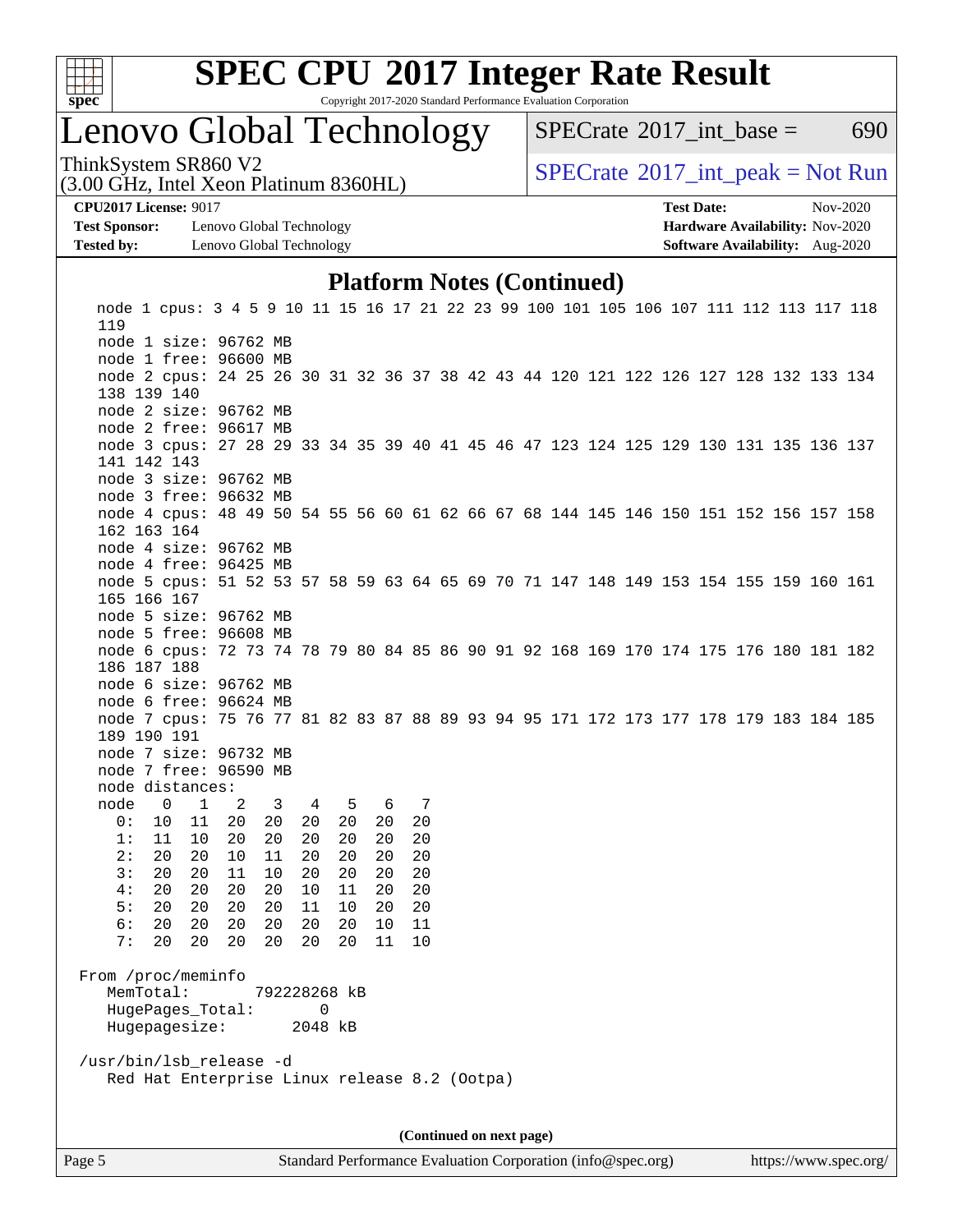

Copyright 2017-2020 Standard Performance Evaluation Corporation

## Lenovo Global Technology

 $SPECTate$ <sup>®</sup>[2017\\_int\\_base =](http://www.spec.org/auto/cpu2017/Docs/result-fields.html#SPECrate2017intbase) 690

(3.00 GHz, Intel Xeon Platinum 8360HL)

ThinkSystem SR860 V2<br>  $(3.00 \text{ GHz. Intel Yoon Plutium } 8360 \text{ H})$  [SPECrate](http://www.spec.org/auto/cpu2017/Docs/result-fields.html#SPECrate2017intpeak)®[2017\\_int\\_peak = N](http://www.spec.org/auto/cpu2017/Docs/result-fields.html#SPECrate2017intpeak)ot Run

**[Test Sponsor:](http://www.spec.org/auto/cpu2017/Docs/result-fields.html#TestSponsor)** Lenovo Global Technology **[Hardware Availability:](http://www.spec.org/auto/cpu2017/Docs/result-fields.html#HardwareAvailability)** Nov-2020 **[Tested by:](http://www.spec.org/auto/cpu2017/Docs/result-fields.html#Testedby)** Lenovo Global Technology **[Software Availability:](http://www.spec.org/auto/cpu2017/Docs/result-fields.html#SoftwareAvailability)** Aug-2020

**[CPU2017 License:](http://www.spec.org/auto/cpu2017/Docs/result-fields.html#CPU2017License)** 9017 **[Test Date:](http://www.spec.org/auto/cpu2017/Docs/result-fields.html#TestDate)** Nov-2020

### **[Platform Notes \(Continued\)](http://www.spec.org/auto/cpu2017/Docs/result-fields.html#PlatformNotes)**

| Page 6                                                                                                                                                                        | Standard Performance Evaluation Corporation (info@spec.org)                                                                                                                               | https://www.spec.org/ |
|-------------------------------------------------------------------------------------------------------------------------------------------------------------------------------|-------------------------------------------------------------------------------------------------------------------------------------------------------------------------------------------|-----------------------|
|                                                                                                                                                                               | (Continued on next page)                                                                                                                                                                  |                       |
|                                                                                                                                                                               | Additional information from dmidecode follows. WARNING: Use caution when you interpret<br>this section. The 'dmidecode' program reads system data which is "intended to allow             |                       |
| From /sys/devices/virtual/dmi/id<br>Lenovo M5E107H-1.00 10/18/2020<br>BIOS:<br>Vendor: Lenovo<br>Product: ThinkSystem SR860 V2<br>Product Family: ThinkSystem<br>Serial: none |                                                                                                                                                                                           |                       |
| SPEC is set to: /home/cpu2017-1.1.0-ic19.1u2<br>Filesystem<br>/dev/sda3                                                                                                       | Type Size Used Avail Use% Mounted on<br>xfs 892G 36G 856G 5% /                                                                                                                            |                       |
| run-level 3 Nov 20 01:37                                                                                                                                                      |                                                                                                                                                                                           |                       |
| tsx_async_abort:                                                                                                                                                              | RSB filling<br>Not affected                                                                                                                                                               |                       |
| $CVE-2017-5753$ (Spectre variant 1):<br>$CVE-2017-5715$ (Spectre variant 2):                                                                                                  | via prctl and seccomp<br>Mitigation: usercopy/swapgs barriers and __user<br>pointer sanitization<br>Mitigation: Enhanced IBRS, IBPB: conditional,                                         |                       |
| CVE-2017-5754 (Meltdown):                                                                                                                                                     | Not affected<br>CVE-2018-3639 (Speculative Store Bypass): Mitigation: Speculative Store Bypass disabled                                                                                   |                       |
| CVE-2018-3620 (L1 Terminal Fault):<br>Microarchitectural Data Sampling:                                                                                                       | Not affected<br>Not affected                                                                                                                                                              |                       |
| itlb_multihit:                                                                                                                                                                | Not affected                                                                                                                                                                              |                       |
| Kernel self-reported vulnerability status:                                                                                                                                    |                                                                                                                                                                                           |                       |
| $uname -a:$<br>x86_64 x86_64 x86_64 GNU/Linux                                                                                                                                 | Linux localhost.localdomain 4.18.0-193.el8.x86_64 #1 SMP Fri Mar 27 14:35:58 UTC 2020                                                                                                     |                       |
|                                                                                                                                                                               | redhat-release: Red Hat Enterprise Linux release 8.2 (Ootpa)<br>system-release: Red Hat Enterprise Linux release 8.2 (Ootpa)<br>system-release-cpe: cpe:/o:redhat:enterprise_linux:8.2:ga |                       |
| ANSI_COLOR="0;31"                                                                                                                                                             | PRETTY_NAME="Red Hat Enterprise Linux 8.2 (Ootpa)"                                                                                                                                        |                       |
| ID_LIKE="fedora"<br>VERSION ID="8.2"<br>PLATFORM_ID="platform:el8"                                                                                                            |                                                                                                                                                                                           |                       |
| VERSION="8.2 (Ootpa)"<br>$ID="rhe1"$                                                                                                                                          |                                                                                                                                                                                           |                       |
| os-release:<br>NAME="Red Hat Enterprise Linux"                                                                                                                                |                                                                                                                                                                                           |                       |
| From /etc/*release* /etc/*version*                                                                                                                                            |                                                                                                                                                                                           |                       |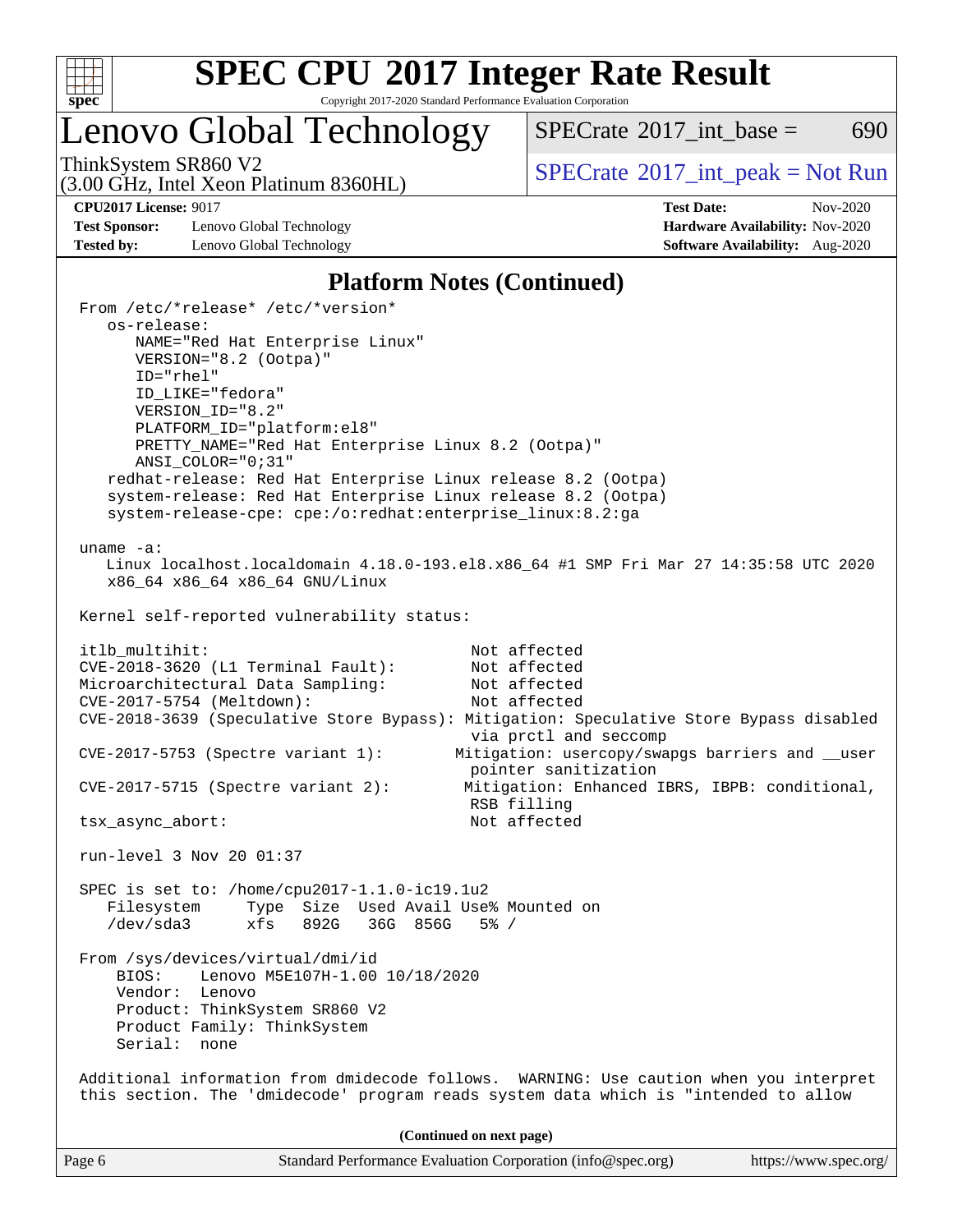

Copyright 2017-2020 Standard Performance Evaluation Corporation

### Lenovo Global Technology

[SPECrate](http://www.spec.org/auto/cpu2017/Docs/result-fields.html#SPECrate2017intbase)<sup>®</sup>2017 int base = 690

(3.00 GHz, Intel Xeon Platinum 8360HL)

ThinkSystem SR860 V2<br>  $\begin{array}{c} \text{SPECTR} \\ \text{SPECTR} \\ \text{SPECTR} \end{array}$  [SPECrate](http://www.spec.org/auto/cpu2017/Docs/result-fields.html#SPECrate2017intpeak)®[2017\\_int\\_peak = N](http://www.spec.org/auto/cpu2017/Docs/result-fields.html#SPECrate2017intpeak)ot Run

**[Test Sponsor:](http://www.spec.org/auto/cpu2017/Docs/result-fields.html#TestSponsor)** Lenovo Global Technology **[Hardware Availability:](http://www.spec.org/auto/cpu2017/Docs/result-fields.html#HardwareAvailability)** Nov-2020 **[Tested by:](http://www.spec.org/auto/cpu2017/Docs/result-fields.html#Testedby)** Lenovo Global Technology **[Software Availability:](http://www.spec.org/auto/cpu2017/Docs/result-fields.html#SoftwareAvailability)** Aug-2020

**[CPU2017 License:](http://www.spec.org/auto/cpu2017/Docs/result-fields.html#CPU2017License)** 9017 **[Test Date:](http://www.spec.org/auto/cpu2017/Docs/result-fields.html#TestDate)** Nov-2020

### **[Platform Notes \(Continued\)](http://www.spec.org/auto/cpu2017/Docs/result-fields.html#PlatformNotes)**

 hardware to be accurately determined", but the intent may not be met, as there are frequent changes to hardware, firmware, and the "DMTF SMBIOS" standard. Memory:

48x SK Hynix HMA82GR7CJR8N-XN 16 GB 2 rank 3200

(End of data from sysinfo program)

#### **[Compiler Version Notes](http://www.spec.org/auto/cpu2017/Docs/result-fields.html#CompilerVersionNotes)**

==============================================================================

C | 500.perlbench\_r(base) 502.gcc\_r(base) 505.mcf\_r(base)

 | 525.x264\_r(base) 557.xz\_r(base) ------------------------------------------------------------------------------

Intel(R) C Compiler for applications running on Intel(R)  $64$ , Version 19.1.2.275 Build 20200604

Copyright (C) 1985-2020 Intel Corporation. All rights reserved. ------------------------------------------------------------------------------

==============================================================================  $C++$  | 520.omnetpp\_r(base) 523.xalancbmk\_r(base) 531.deepsjeng\_r(base)

| 541.leela\_r(base)

------------------------------------------------------------------------------ Intel(R) C++ Compiler for applications running on Intel(R) 64, Version 19.1.2.275 Build 20200604 Copyright (C) 1985-2020 Intel Corporation. All rights reserved.

------------------------------------------------------------------------------

==============================================================================

Fortran | 548.exchange2\_r(base)

------------------------------------------------------------------------------ Intel(R) Fortran Intel(R) 64 Compiler for applications running on Intel(R) 64, Version 19.1.2.275 Build 20200623 Copyright (C) 1985-2020 Intel Corporation. All rights reserved. ------------------------------------------------------------------------------

### **[Base Compiler Invocation](http://www.spec.org/auto/cpu2017/Docs/result-fields.html#BaseCompilerInvocation)**

[C benchmarks](http://www.spec.org/auto/cpu2017/Docs/result-fields.html#Cbenchmarks): [icc](http://www.spec.org/cpu2017/results/res2020q4/cpu2017-20201123-24470.flags.html#user_CCbase_intel_icc_66fc1ee009f7361af1fbd72ca7dcefbb700085f36577c54f309893dd4ec40d12360134090235512931783d35fd58c0460139e722d5067c5574d8eaf2b3e37e92)

[C++ benchmarks:](http://www.spec.org/auto/cpu2017/Docs/result-fields.html#CXXbenchmarks) [icpc](http://www.spec.org/cpu2017/results/res2020q4/cpu2017-20201123-24470.flags.html#user_CXXbase_intel_icpc_c510b6838c7f56d33e37e94d029a35b4a7bccf4766a728ee175e80a419847e808290a9b78be685c44ab727ea267ec2f070ec5dc83b407c0218cded6866a35d07)

[Fortran benchmarks](http://www.spec.org/auto/cpu2017/Docs/result-fields.html#Fortranbenchmarks): [ifort](http://www.spec.org/cpu2017/results/res2020q4/cpu2017-20201123-24470.flags.html#user_FCbase_intel_ifort_8111460550e3ca792625aed983ce982f94888b8b503583aa7ba2b8303487b4d8a21a13e7191a45c5fd58ff318f48f9492884d4413fa793fd88dd292cad7027ca)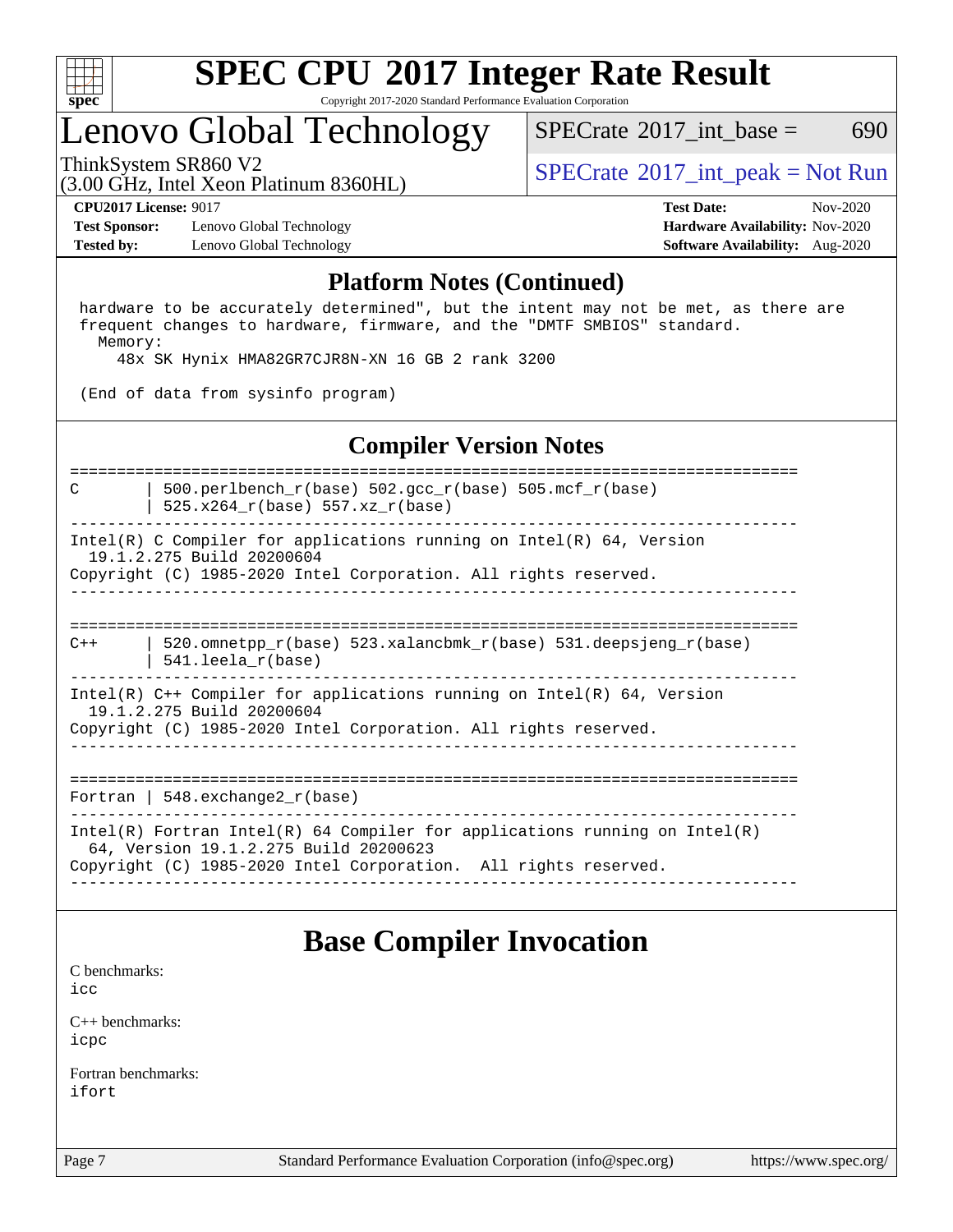

Copyright 2017-2020 Standard Performance Evaluation Corporation

### Lenovo Global Technology

 $SPECTate$ <sup>®</sup>[2017\\_int\\_base =](http://www.spec.org/auto/cpu2017/Docs/result-fields.html#SPECrate2017intbase) 690

(3.00 GHz, Intel Xeon Platinum 8360HL)

**[Test Sponsor:](http://www.spec.org/auto/cpu2017/Docs/result-fields.html#TestSponsor)** Lenovo Global Technology **[Hardware Availability:](http://www.spec.org/auto/cpu2017/Docs/result-fields.html#HardwareAvailability)** Nov-2020 **[Tested by:](http://www.spec.org/auto/cpu2017/Docs/result-fields.html#Testedby)** Lenovo Global Technology **[Software Availability:](http://www.spec.org/auto/cpu2017/Docs/result-fields.html#SoftwareAvailability)** Aug-2020

ThinkSystem SR860 V2<br>  $\begin{array}{c} \text{SPECTR} \\ \text{SPECTR} \\ \text{SPECTR} \end{array}$  [SPECrate](http://www.spec.org/auto/cpu2017/Docs/result-fields.html#SPECrate2017intpeak)®[2017\\_int\\_peak = N](http://www.spec.org/auto/cpu2017/Docs/result-fields.html#SPECrate2017intpeak)ot Run

**[CPU2017 License:](http://www.spec.org/auto/cpu2017/Docs/result-fields.html#CPU2017License)** 9017 **[Test Date:](http://www.spec.org/auto/cpu2017/Docs/result-fields.html#TestDate)** Nov-2020

### **[Base Portability Flags](http://www.spec.org/auto/cpu2017/Docs/result-fields.html#BasePortabilityFlags)**

 500.perlbench\_r: [-DSPEC\\_LP64](http://www.spec.org/cpu2017/results/res2020q4/cpu2017-20201123-24470.flags.html#b500.perlbench_r_basePORTABILITY_DSPEC_LP64) [-DSPEC\\_LINUX\\_X64](http://www.spec.org/cpu2017/results/res2020q4/cpu2017-20201123-24470.flags.html#b500.perlbench_r_baseCPORTABILITY_DSPEC_LINUX_X64) 502.gcc\_r: [-DSPEC\\_LP64](http://www.spec.org/cpu2017/results/res2020q4/cpu2017-20201123-24470.flags.html#suite_basePORTABILITY502_gcc_r_DSPEC_LP64) 505.mcf\_r: [-DSPEC\\_LP64](http://www.spec.org/cpu2017/results/res2020q4/cpu2017-20201123-24470.flags.html#suite_basePORTABILITY505_mcf_r_DSPEC_LP64) 520.omnetpp\_r: [-DSPEC\\_LP64](http://www.spec.org/cpu2017/results/res2020q4/cpu2017-20201123-24470.flags.html#suite_basePORTABILITY520_omnetpp_r_DSPEC_LP64) 523.xalancbmk\_r: [-DSPEC\\_LP64](http://www.spec.org/cpu2017/results/res2020q4/cpu2017-20201123-24470.flags.html#suite_basePORTABILITY523_xalancbmk_r_DSPEC_LP64) [-DSPEC\\_LINUX](http://www.spec.org/cpu2017/results/res2020q4/cpu2017-20201123-24470.flags.html#b523.xalancbmk_r_baseCXXPORTABILITY_DSPEC_LINUX) 525.x264\_r: [-DSPEC\\_LP64](http://www.spec.org/cpu2017/results/res2020q4/cpu2017-20201123-24470.flags.html#suite_basePORTABILITY525_x264_r_DSPEC_LP64) 531.deepsjeng\_r: [-DSPEC\\_LP64](http://www.spec.org/cpu2017/results/res2020q4/cpu2017-20201123-24470.flags.html#suite_basePORTABILITY531_deepsjeng_r_DSPEC_LP64) 541.leela\_r: [-DSPEC\\_LP64](http://www.spec.org/cpu2017/results/res2020q4/cpu2017-20201123-24470.flags.html#suite_basePORTABILITY541_leela_r_DSPEC_LP64) 548.exchange2\_r: [-DSPEC\\_LP64](http://www.spec.org/cpu2017/results/res2020q4/cpu2017-20201123-24470.flags.html#suite_basePORTABILITY548_exchange2_r_DSPEC_LP64) 557.xz\_r: [-DSPEC\\_LP64](http://www.spec.org/cpu2017/results/res2020q4/cpu2017-20201123-24470.flags.html#suite_basePORTABILITY557_xz_r_DSPEC_LP64)

### **[Base Optimization Flags](http://www.spec.org/auto/cpu2017/Docs/result-fields.html#BaseOptimizationFlags)**

#### [C benchmarks](http://www.spec.org/auto/cpu2017/Docs/result-fields.html#Cbenchmarks):

```
-m64 -qnextgen -std=c11
-Wl,-plugin-opt=-x86-branches-within-32B-boundaries -Wl,-z,muldefs
-xCORE-AVX512 -O3 -ffast-math -flto -mfpmath=sse -funroll-loops
-qopt-mem-layout-trans=4
-L/usr/local/IntelCompiler19/compilers_and_libraries_2020.3.275/linux/compiler/lib/intel64_lin
-lqkmalloc
```
#### [C++ benchmarks](http://www.spec.org/auto/cpu2017/Docs/result-fields.html#CXXbenchmarks):

[-m64](http://www.spec.org/cpu2017/results/res2020q4/cpu2017-20201123-24470.flags.html#user_CXXbase_m64-icc) [-qnextgen](http://www.spec.org/cpu2017/results/res2020q4/cpu2017-20201123-24470.flags.html#user_CXXbase_f-qnextgen) [-Wl,-plugin-opt=-x86-branches-within-32B-boundaries](http://www.spec.org/cpu2017/results/res2020q4/cpu2017-20201123-24470.flags.html#user_CXXbase_f-x86-branches-within-32B-boundaries_0098b4e4317ae60947b7b728078a624952a08ac37a3c797dfb4ffeb399e0c61a9dd0f2f44ce917e9361fb9076ccb15e7824594512dd315205382d84209e912f3) [-Wl,-z,muldefs](http://www.spec.org/cpu2017/results/res2020q4/cpu2017-20201123-24470.flags.html#user_CXXbase_link_force_multiple1_b4cbdb97b34bdee9ceefcfe54f4c8ea74255f0b02a4b23e853cdb0e18eb4525ac79b5a88067c842dd0ee6996c24547a27a4b99331201badda8798ef8a743f577) [-xCORE-AVX512](http://www.spec.org/cpu2017/results/res2020q4/cpu2017-20201123-24470.flags.html#user_CXXbase_f-xCORE-AVX512) [-O3](http://www.spec.org/cpu2017/results/res2020q4/cpu2017-20201123-24470.flags.html#user_CXXbase_f-O3) [-ffast-math](http://www.spec.org/cpu2017/results/res2020q4/cpu2017-20201123-24470.flags.html#user_CXXbase_f-ffast-math) [-flto](http://www.spec.org/cpu2017/results/res2020q4/cpu2017-20201123-24470.flags.html#user_CXXbase_f-flto) [-mfpmath=sse](http://www.spec.org/cpu2017/results/res2020q4/cpu2017-20201123-24470.flags.html#user_CXXbase_f-mfpmath_70eb8fac26bde974f8ab713bc9086c5621c0b8d2f6c86f38af0bd7062540daf19db5f3a066d8c6684be05d84c9b6322eb3b5be6619d967835195b93d6c02afa1) [-funroll-loops](http://www.spec.org/cpu2017/results/res2020q4/cpu2017-20201123-24470.flags.html#user_CXXbase_f-funroll-loops) [-qopt-mem-layout-trans=4](http://www.spec.org/cpu2017/results/res2020q4/cpu2017-20201123-24470.flags.html#user_CXXbase_f-qopt-mem-layout-trans_fa39e755916c150a61361b7846f310bcdf6f04e385ef281cadf3647acec3f0ae266d1a1d22d972a7087a248fd4e6ca390a3634700869573d231a252c784941a8) [-L/usr/local/IntelCompiler19/compilers\\_and\\_libraries\\_2020.3.275/linux/compiler/lib/intel64\\_lin](http://www.spec.org/cpu2017/results/res2020q4/cpu2017-20201123-24470.flags.html#user_CXXbase_linkpath_6eb3b1b8be403820338b5b82e7a1c217a861a8962ac718a6253be1483b50620487664a39a847caf560d84a6b8bab7cca33d9f414525a12ede1e9473db34a3d08) [-lqkmalloc](http://www.spec.org/cpu2017/results/res2020q4/cpu2017-20201123-24470.flags.html#user_CXXbase_qkmalloc_link_lib_79a818439969f771c6bc311cfd333c00fc099dad35c030f5aab9dda831713d2015205805422f83de8875488a2991c0a156aaa600e1f9138f8fc37004abc96dc5)

#### [Fortran benchmarks:](http://www.spec.org/auto/cpu2017/Docs/result-fields.html#Fortranbenchmarks)

```
-m64 -Wl,-plugin-opt=-x86-branches-within-32B-boundaries -Wl,-z,muldefs
-xCORE-AVX512 -O3 -ipo -no-prec-div -qopt-mem-layout-trans=4
-nostandard-realloc-lhs -align array32byte -auto
-mbranches-within-32B-boundaries
-L/usr/local/IntelCompiler19/compilers_and_libraries_2020.3.275/linux/compiler/lib/intel64_lin
-lqkmalloc
```
[The flags files that were used to format this result can be browsed at](tmsearch)

[http://www.spec.org/cpu2017/flags/Intel-ic19.1u1-official-linux64\\_revA.html](http://www.spec.org/cpu2017/flags/Intel-ic19.1u1-official-linux64_revA.html) <http://www.spec.org/cpu2017/flags/Lenovo-Platform-SPECcpu2017-Flags-V1.2-Cooperlake-A.html>

[You can also download the XML flags sources by saving the following links:](tmsearch)

[http://www.spec.org/cpu2017/flags/Intel-ic19.1u1-official-linux64\\_revA.xml](http://www.spec.org/cpu2017/flags/Intel-ic19.1u1-official-linux64_revA.xml) <http://www.spec.org/cpu2017/flags/Lenovo-Platform-SPECcpu2017-Flags-V1.2-Cooperlake-A.xml>